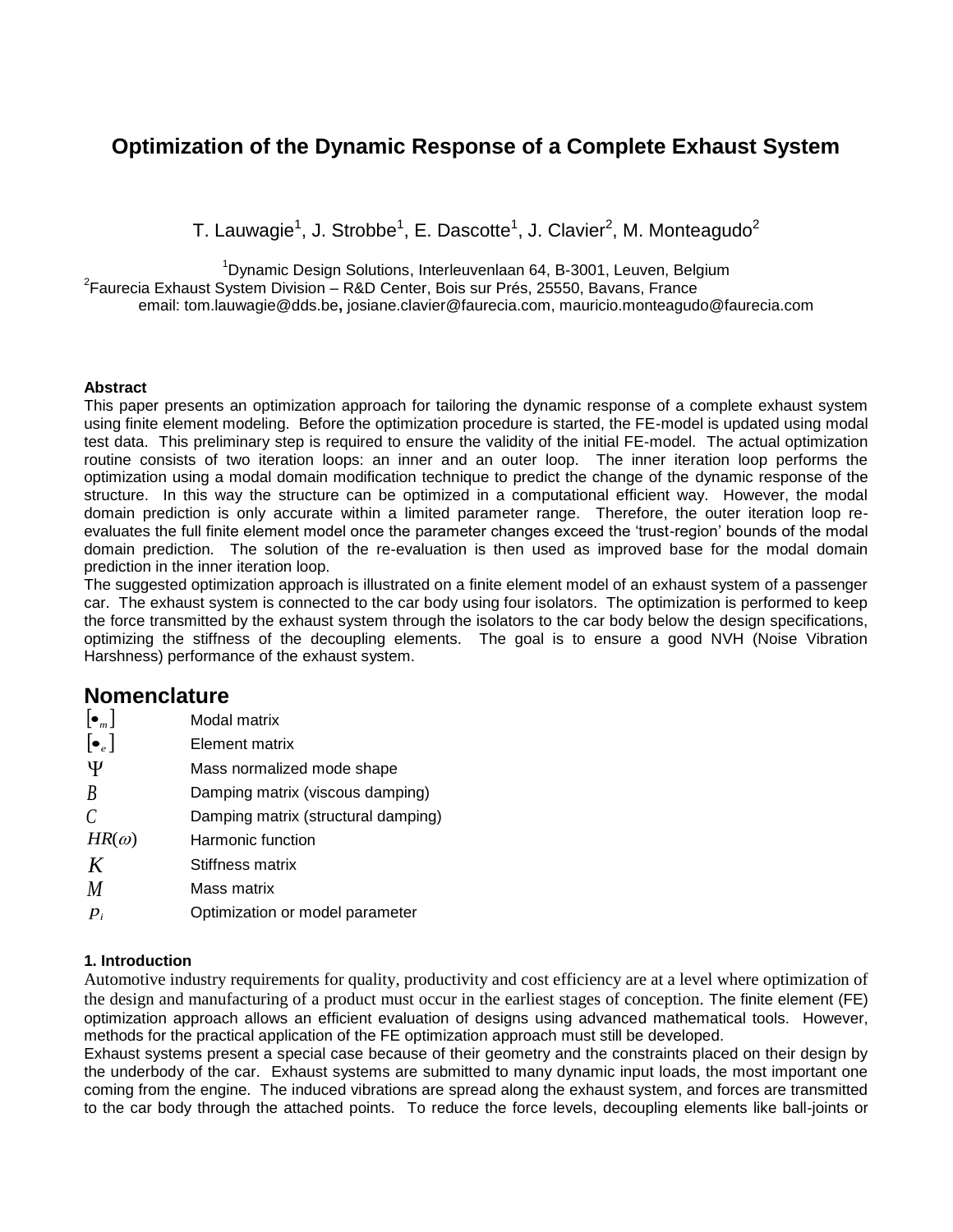flex-couplings, and isolators are used. As these vibrations could induce structural borne noise in the passenger compartment, it is necessary to define the best decoupling elements that allow reduce their amplitude to meet their target values. The objective of this study was to develop and verify a procedure for the optimization of the dynamic response of a complete exhaust system. Note that this procedure includes a correlation and modelupdating step, in order to ensure the validity of the FE-model that is used in the optimization procedure.

## **2. The Exhaust System**

#### **2.1. System Description**

An exhaust system is made up of pipes, acoustic and emission control components and decoupling elements. The exhaust system used in this paper has a ball-joint at the inlet pipe, two acoustic volumes and is hanged using four isolators. The front ones and the rear ones are similar in pairs. The FE-model of the considered exhaust system consists of 107156 elements (mainly quad4) and has 646200 degrees of freedom.



Figure 1: Exhaust system description.

#### **2.2 Model Updating**

Before the exhaust system is optimized, the validity of the initial FE-model is verified using a correlation analysis and is improved by updating the FE-model where necessary. Modal data, resonance frequencies and mode shapes, are used as reference data.

#### **2.2.1. Test Set-up and Results**

Two different modal tests were performed. In the first modal test, the exhaust system was suspended with freefree boundary conditions. During the second modal test, the exhaust system was installed on a dynamic test bench in a similar way as it would be in operational conditions, this test set-up is shown in the figure 2.



Figure 2: Exhaust system fixed on the test bench.

The locations of the measurement and excitation points were defined directly on the exhaust system using a 3D metrology tool.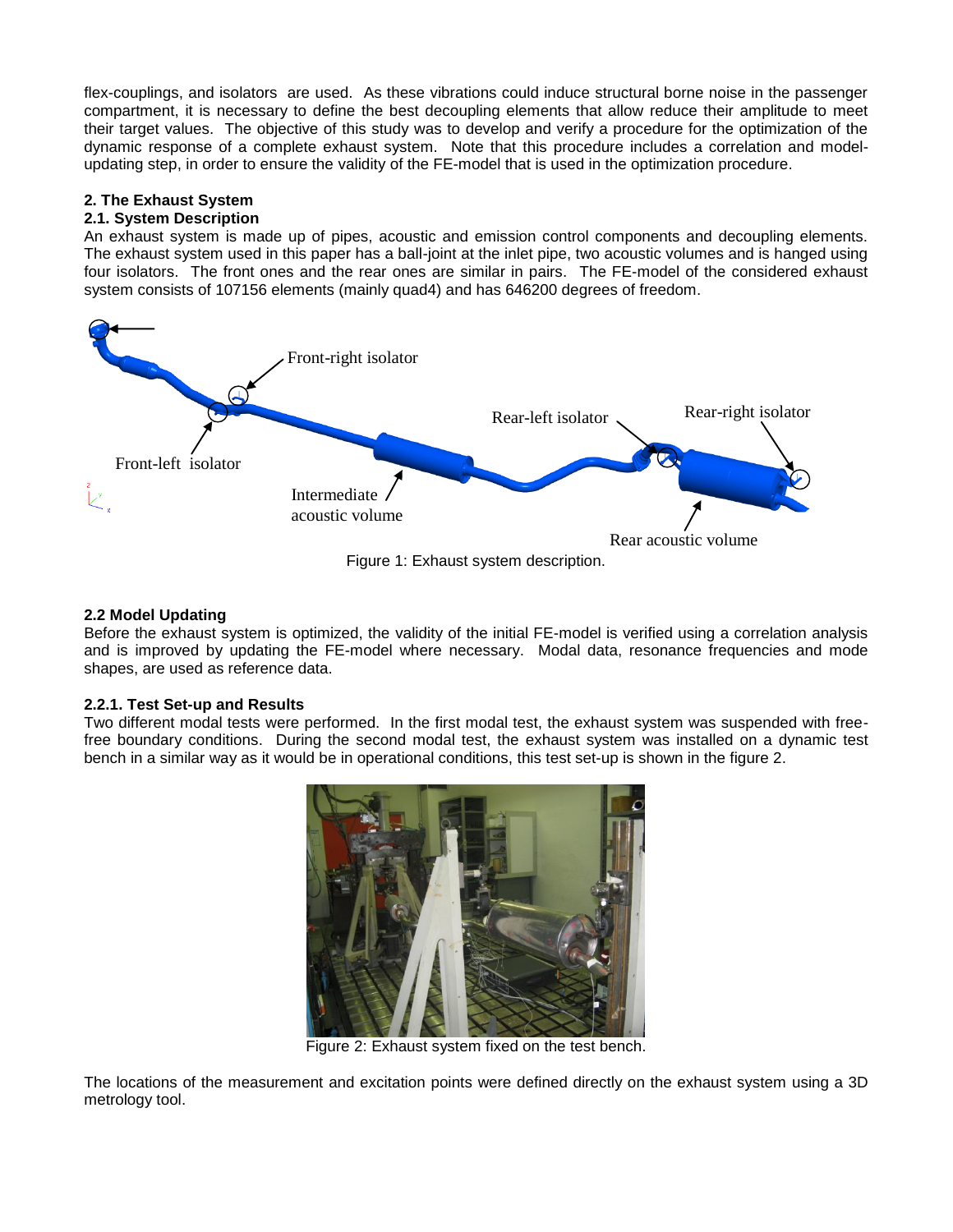

Figure 3: The measurement and excitation points.

The acquisition of experimental data was carried out using shaker excitation. Tri-axial accelerometers were used to measure the response in every point. The experimental modal basis was extracted from the FRF measurements using conventional modal parameter estimation methods.

#### **2.2.2. Updating**

Two model updating procedures were performed using the FEMtools Model-Updating module [1]. The first one used the modal test data obtained under free-free boundary conditions. The goal of this updating procedure was to improve the reliability of the FE-model of the exhaust system (without the decoupling elements). The second updating procedure was performed with the modal test data obtained using the operational boundary conditions. Before this second updating procedure was started, the ball-joint and isolators were added to the FE-model that resulted from the first updating procedure. For the second updating, only the stiffness of the decoupling elements were considered as updating parameters. The goal of the second updating procedure was to verify whether the FE-model of the exhaust system was reliable enough to reproduce the test data obtained under operational conditions. As the only uncertainty was in the decoupling elements, only the stiffness of these elements was modified. Table 1 show the correlation between the FEM and EMA data after the second model-updating step

| Pair | <b>FEA</b> | <b>EMA</b> | Diff.   | <b>MAC</b> | Pair | <b>FEA</b> | <b>EMA</b> | Diff. | <b>MAC</b> |
|------|------------|------------|---------|------------|------|------------|------------|-------|------------|
|      | [Hz]       | [Hz]       | [%]     | [%]        |      | [Hz]       | [Hz]       | [%]   | [%]        |
|      | 11.59      | 11.60      | $-0.13$ | 96.8       | 11   | 130.64     | 129.24     | 1.08  | 97.2       |
| 2    | 18.08      | 18.14      | $-0.35$ | 93.7       | 12   | 152.46     | 148.33     | 2.78  | 96.0       |
| 3    | 21.54      | 22.14      | $-2.72$ | 97.7       | 13   | 184.25     | 181.88     | 1.30  | 96.4       |
| 4    | 25.13      | 25.53      | $-1.56$ | 94.9       | 14   | 223.44     | 218.71     | 2.16  | 95.3       |
| 5    | 42.69      | 42.52      | 0.41    | 98.4       | 15   | 277.47     | 266.71     | 4.04  | 80.3       |
| 6    | 44.66      | 45.50      | $-1.85$ | 93.6       | 16   | 291.62     | 283.25     | 2.96  | 93.6       |
|      | 66.28      | 65.85      | 0.65    | 97.8       | 17   | 320.93     | 312.23     | 2.78  | 89.8       |
| 8    | 77.11      | 75.77      | 1.78    | 96.8       | 18   | 341.87     | 335.11     | 2.02  | 82.4       |
| 9    | 94.54      | 97.40      | $-2.93$ | 94.9       | 19   | 362.31     | 360.42     | 0.52  | 86.8       |
| 10   | 115.55     | 114.28     | 1.11    | 97.4       |      |            |            |       |            |

Table 1: Analytical and experimental modal basis correlation after updating.

## **3. Response Computation**

#### **3.1. Harmonic Response Computation**

The goal of the harmonic response computation is to compute the force transmitted through the isolators to the car body as a function of frequency. The computation of the responses using a direct method is too slow to be used for optimization purposes. Therefore, the harmonic responses are computed using a modal-based approach [2-3].

The engine behavior is mainly defined by the displacement of the piston along its axis. For that reason, only this component was taken into account to compute the exhaust system response. In the considered case study, acceleration measurements were carried out on the exhaust system fixed on a car in run up conditions. The acceleration data at the inlet of the exhaust system were used as input load for the dynamic simulations.

The amplitudes value of the hanging forces are very sensitive to the damping assumptions. For this reason experimental modal damping values were used to model the damping of the exhaust system; structural damping was used to model the damping in the hangers and ball-joint. The vertical hanging force values computed under the above assumptions are given in figure 4. Note that the forces transmitted in the *Z*-direction exceed the acceptance criterion level, and this for all four isolators.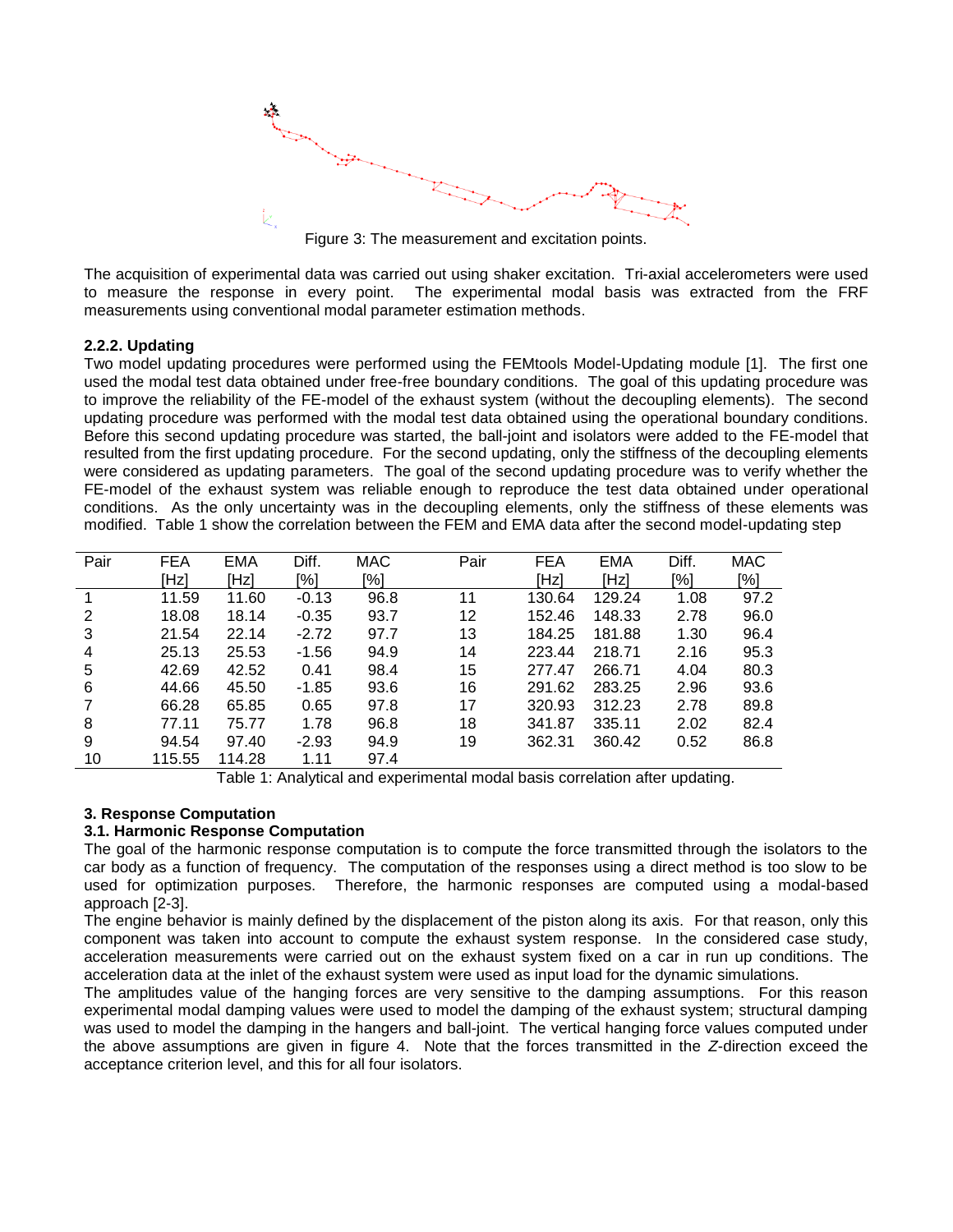

Figure 4: Hanging forces under engine load. The transmitted forces (black) compared to the design specifications (red) in the local *Z*-direction.

#### **3.2. Harmonic Response Modification**

The harmonic responses of the modified model can be obtained by computing the resonant frequencies and modes shapes of the modified structure, and using these new frequencies and mode shapes to compute the transmitted forces. The main disadvantage of this approach is that every modification requires an additional run of the FE-solver to compute the frequencies and mode shapes.

The modal-based harmonic response computation allows an alternative approach to estimate the impact of a modification of the system on the harmonic responses. Instead of re-computing the mode shape vectors, the initial vectors are used to compute the effect of the modification on the model stiffness, damping and mass matrices.

$$
\left[\Delta K_m\right] = \sum_{i=1}^{n_p} \left( \left[\Psi_e \right]^T \left( \left[K_e \left(p_i + \Delta p_i\right) \right] - \left[K_e \left(p_i\right) \right] \right] \left[\Psi_e\right] \right)
$$
  
\n
$$
\vdots
$$
  
\n
$$
\left[\Delta M_m\right] = \sum_{i=1}^{n_p} \left( \left[\Psi_e \right]^T \left( \left[M_e \left(p_i + \Delta p_i\right) \right] - \left[M_e \left(p_i\right) \right] \right] \left[\Psi_e\right] \right)
$$
\n(1)

in which  $n_p$  is the number of modified model parameters,  $p_i$  is the initial value of the  $i^{\text{th}}$  parameter,  $\Delta p_i$  is the modification of the *i*<sup>th</sup> parameter,  $[\Psi_e]$  is the shape vector matrix reduced to the DOFs of element  $e$  , and  $[K_e]$  is the element stiffness matrix.

Based on the results of expression [\(1\),](#page-3-0) the modal matrices of the modified system can be estimated from the modal matrices of the initial system.

<span id="page-3-0"></span>
$$
\begin{aligned}\n\left[K_m^{\text{mod}}\right] &= \left[K_m\right] + \left[\Delta K_m\right] \\
\left[B_m^{\text{mod}}\right] &= \left[B_m\right] + \left[\Delta B_m\right] \\
\left[C_m^{\text{mod}}\right] &= \left[C_m\right] + \left[\Delta C_m\right] \\
\left[M_m^{\text{mod}}\right] &= \left[M_m\right] + \left[\Delta M_m\right]\n\end{aligned} \tag{2}
$$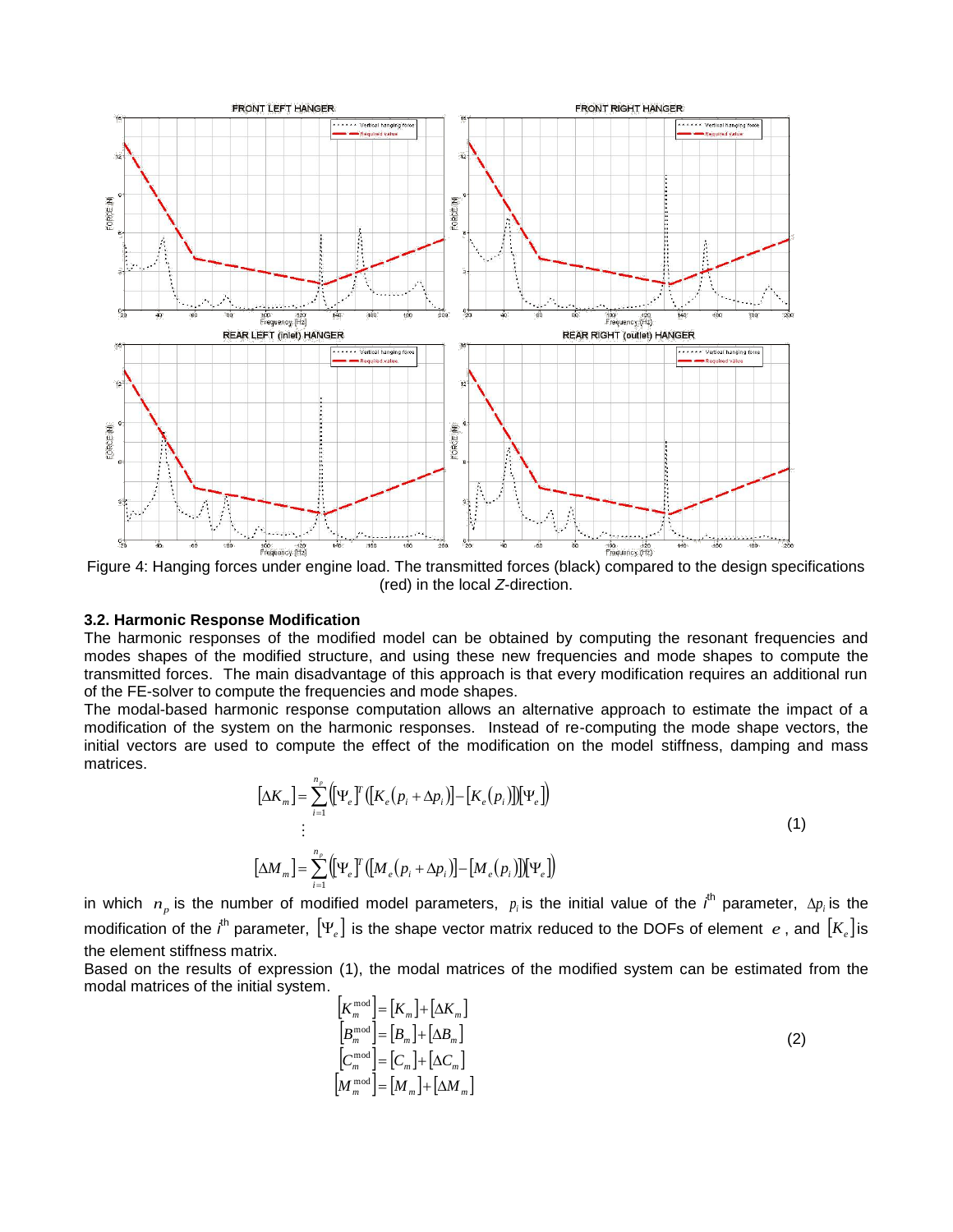The transmitted forces of the modified system can now be approximated using these modified modal matrices for the harmonic response computation. The modal-based prediction of the effect of a modification of a model parameter on the transmitted forces appears to be very reliable, even for relatively large parameter modifications. Consider a reduction of the vertical stiffness of the front-left isolator with 25%. When comparing the transmitted force obtained using re-analysis with the transmitted force obtained using the modal-based prediction, the maximal offset between the amplitude was less than 1%.

#### **4. Optimization of the Complete Exhaust System**

#### **4.1. Goal**

The goal of the optimization is to bring all the forces in the isolators below the acceptable level, by modifying the structure as little as possible. In this step of the development, the geometry of the exhaust system is frozen (size and location of the volumes, layout and hanging points cannot be changed). Changes to the decoupling elements are the only changes that can be considered. The target is now to define the optimal stiffness values of ball-joints and isolators that will allow reaching the design requirements.

#### 4.2. **Parameter Impact Study**

There are 18 potential optimization parameters in the FE-model: 3 translational and 3 rotational stiffness coefficients of the ball-joint (6), and the 3 translational stiffness coefficients of the 4 isolators (12). It is, however, not certain that all those parameters have a significant impact on the considered forces.

The effect of these potential optimization parameters on the transmitted forces was evaluated by modifying the parameters one by one, using a parameter modification of 25%, and verifying the correlation between the harmonic responses of the initial and perturbed model. The correlations between the harmonic responses are quantified by the signature assurance criterion (SAC) and amplitude difference (AD) values between the amplitudes of the two considered response functions. The SAC and AD value between two frequency functions are defined as [4]:

$$
SAC = \frac{\left| HR(\omega)_1^T HR(\omega)_2 \right|^2}{\left( HR(\omega)_1^T HR(\omega)_1 \right) \left( HR(\omega)_2^T HR(\omega)_2 \right)}
$$
(1)  

$$
AD = \frac{\sum_{\omega} HR(\omega)_2 - \sum_{\omega} HR(\omega)_1}{\sum_{\omega} HR(\omega)_1}
$$
(2)

The SAC value describes the difference in shape between two responses, while the AD describes the difference in the average amplitude between two compared functions. The SAC and AD values were computed for the transmitted forces in the Z-direction of the four isolators, and this for the 18 potential optimization parameters. The impact study showed that the effect of a modification of the three translational stiffness coefficients of the ball-joint on the shape and the amplitude of the considered response functions are insignificant. The effect of the rotational stiffness coefficient  $H<sub>x</sub>$  of the ball-joint is insignificant as well. The stiffness coefficients of the isolators have both an effect on the shape and on the average amplitude of the transmitted forces. However, a modification of the stiffness in a particular direction of an isolator mainly affects the force transmitted in the considered direction of the considered isolator. The effect on the forces transmitted in the other directions, and through the other isolators is limited. Furthermore, to reduce the number of different parts in the final design, the stiffness of the two isolators in the front, and the isolators in the rear are requested to be identical. In the end, only four optimization parameters are retained, table 2 gives an overview.

| Parameter      | Description                                                    |
|----------------|----------------------------------------------------------------|
| $H_{v}$        | Rotational stiffness of the ball-joint around the local Y-axis |
| H <sub>z</sub> | Rotational stiffness of the ball-joint around the local Z-axis |
| $D_{I}$        | Scaling factor of the stiffness of the front isolators         |
| $D_2$          | Scaling factor of the stiffness of the rear isolators          |
|                | Table 2: The selected optimization parameters.                 |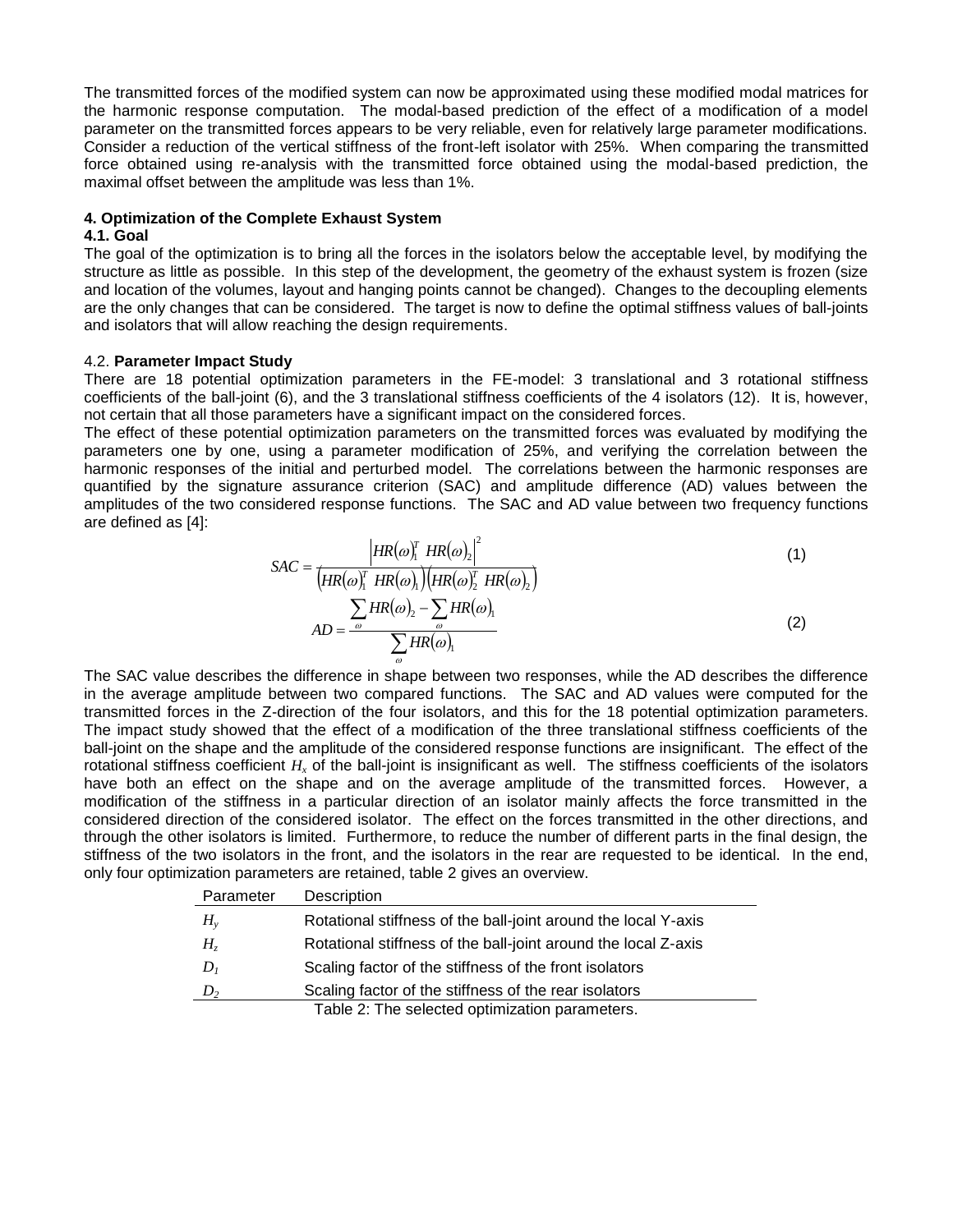#### **4.3. Optimization**

The objective function of the optimization problem is defined as the sum of squares of the relative changes of the optimization parameters. The use of this objective function thus results in an optimized model that differs as little as possible from the initial model. The acceptable levels for the forces transmitted through the isolators are added as constraints. Mathematically, the optimization problem is expressed as:

Minimize  $\sum_{i=1}^{6} \left( \frac{p_i^0 - p_i}{p_i^0} \right)$  $\overline{I_{i-1}}\left( \quad P_i \quad \right)$  $=\sum_{i=1}^{6}\left(\frac{p_i^0-p_i}{p_i^0}\right)^2$  $\mathbf 0$  $\mathbf{0}$  $\sum_{i=0}^{n} \left| \frac{P_i - P_i}{P_i} \right|$ *p*  $f_0 = \sum_{i=0}^{6} \left( \frac{p_i^0 - p_i^0}{a} \right)$ Subject to  $g_i = F_i(\omega) - F_a(\omega) \le 0 \quad \forall i = 1,...12$ min *p<sup>i</sup> p<sup>i</sup> i* 1,4 max *p<sup>i</sup> p<sup>i</sup> i* 1,4 (3)

in which  $p_i^0$  and  $p_i$  are the reference<sup>1</sup> and current values of the optimization parameter,  $F_i(\omega)$  is the transmitted force of the *i*<sup>h</sup> response, and  $F_a(\omega)$  is the admissible force level as a function of frequency. The side constraints on the optimization parameters represent the feasible range of stiffness values for the ball-joint and isolators.

The optimization is performed with the FEMtools Optimization module using a gradient-based optimizer [5], which requires the gradients of the objective and constraint functions. The evaluation of the gradients of the objective function is straightforward. The gradients of the constraint functions can be computed with a finite difference approach using the harmonic response modification that was introduced in section 3.2.

The optimization is performed using a double iteration loop. The inner iteration loop optimizes the values of the optimization parameters using only the modal-based harmonic response modification technique. The mode shapes are never recomputed in the inner iteration loop. Once the solution in the inner iteration loop has converged, the inner loop is aborted, and the optimization procedure returns to the outer iteration loop. The outer iteration loop just re-computes the mode shapes based on the current parameter values. Once the new shapes are computed, a new inner iteration loop is started. In this way, the number of (computationally expensive) mode shape evaluations can be minimized. The overall solution was considered to be converged when the inner iteration loop modified the parameters less than 0.25%. The whole procedure was automated using the FEMtools Script programming language.

The optimization problem was solved using the updated values of *H<sup>y</sup>* and *H<sup>z</sup>* , and the minimal allowed values for *Kz* . These values were chosen because they provide a feasible design. The values of the parameters were then optimized in order to obtain a model that was as close as possible to the updated model, while respecting the imposed limit on the transmitted forces. Table 3 presents the results obtained.

| Parameter                    | Modification with respect to the updated model |  |  |  |
|------------------------------|------------------------------------------------|--|--|--|
| $H_{v}$                      | $+0.0\%$                                       |  |  |  |
| $H_{\tau}$                   | $+0.0\%$                                       |  |  |  |
| D <sub>1</sub>               | $-83.0%$                                       |  |  |  |
|                              | $-82.7\%$                                      |  |  |  |
| Table 3: The optimal design. |                                                |  |  |  |

The optimization routine did not modify the stiffness of the ball-joint. It thus appears that the cost (deviation from the initial design) for modifying the stiffness of the ball-joint is higher than the benefit (the reduction of the transmitted force). The stiffness of both the front and rear isolators had to be reduced by 83% in order the meet the design specifications. Figure 5 compares the transmitted force spectra of the initial and optimized FE-model with the design specification limits.

Table 4 provides an overview of the iteration histories of the optimization procedure. The whole optimization procedure took about 13 minutes<sup>2</sup> to solve. Note that without the use of the modal-based approximation technique it would take about 2 hours.

1

 $1$  The values of the updated FE-model.

 $^2$  All calculations were performed on a standard PC with an Intel dual-core 6600 2.4GHz processor and 4 GB of RAM running Windows Vista 64-bit.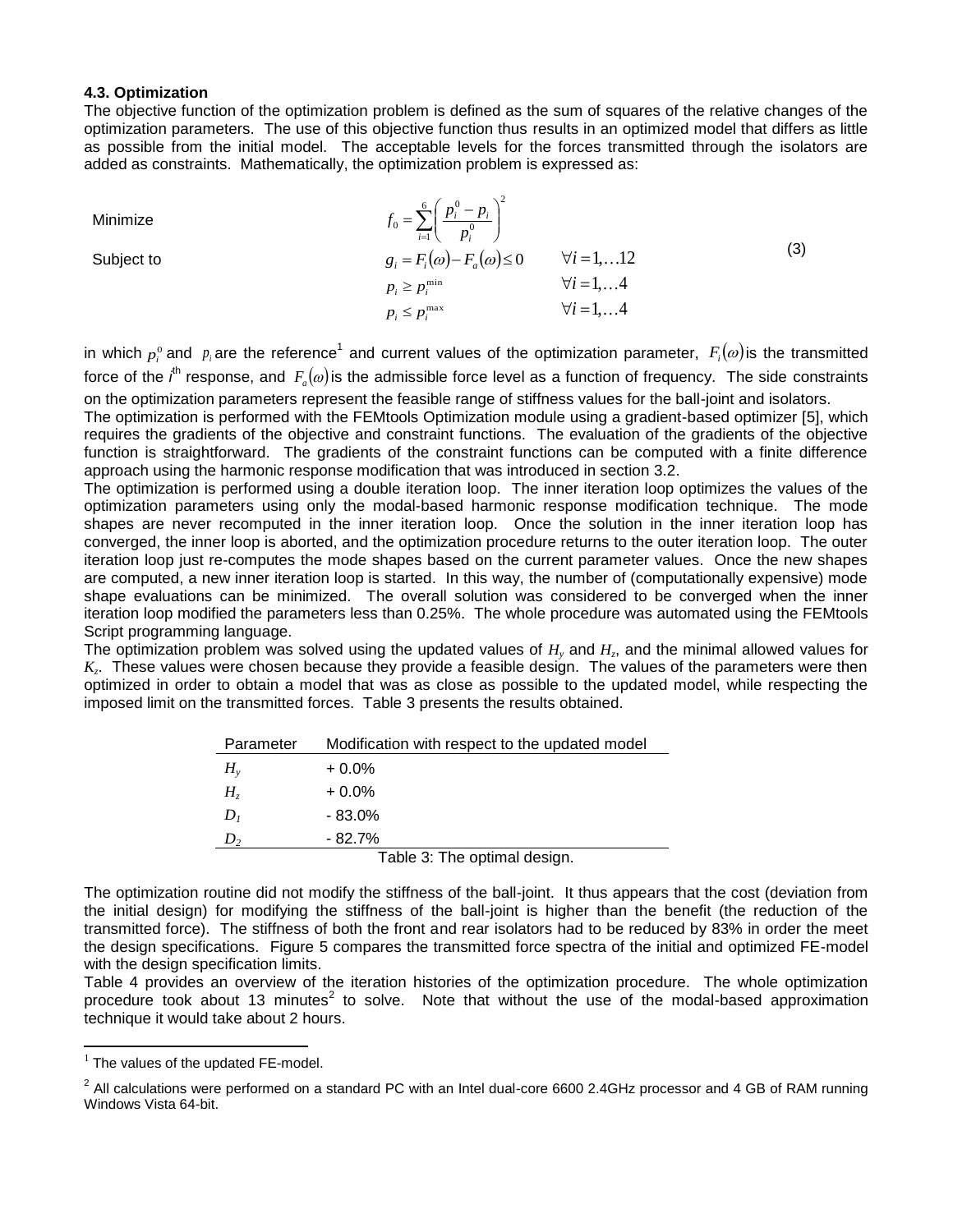| <b>Step</b>  | Parameter |         |       |         | <b>Iterations</b><br>Time [s] |   |       |       |
|--------------|-----------|---------|-------|---------|-------------------------------|---|-------|-------|
|              | H.,       | H,      | D,    | $D_{2}$ |                               |   |       |       |
| <b>Start</b> | $0.0\%$   | $0.0\%$ | 84.0% | 92.8%   |                               |   |       | 208.9 |
|              | $0.0\%$   | $0.0\%$ | 82.6% | 82.4%   |                               | 5 | 232.7 | 209.5 |
| 2            | $0.0\%$   | $0.0\%$ | 83.0% | 82.7%   |                               |   | 130.6 |       |
| Result       | $0.0\%$   | $0.0\%$ | 83.0% | 82.7%   | Total                         |   |       | 781.7 |
|              |           |         | --    |         |                               |   |       |       |

Table 4: The iteration histories.



Figure 5: Hanging forces of the optimized model under engine load. The transmitted forces (black) compared to the design specifications (red) in the local *Z*-direction.

#### **5. Conclusions**

This article presented an optimization approach to optimize the harmonic response of industrial-sized FE-models. The presented optimization approach was successfully used to optimize the dynamic performance of a complete exhaust system. The following conclusions can be drawn for the presented case:

- 1) The modal-based approximation technique appears to be well suited to solve optimization problems like the one presented in this paper. For the considered exhaust system, the use of the modal based-For the considered exhaust system, the use of the modal basedapproximation technique reduced the required computation time with a factor of about 10. The benefit of using the modal-based approach will further increase with an increasing number of optimization parameters and model size.
- 2) The predictive range of the modal-based approximation technique appeared to be larger than initially expected. Note that the parameters that were selected in the presented test case had a relatively limited effect on the mode shapes. As the modal-based approximation heavily relies on the mode shapes, its predictive capability might go down if the selected optimization parameters have a severe impact on the mode shapes.
- 3) Until now, the use of mathematical tools allowed to study the dynamic behavior of full exhaust systems under engine loads in early stages of conception. With the methodology presented in this paper, it is possible to go forward, optimizing components from the beginning of the development process. The time